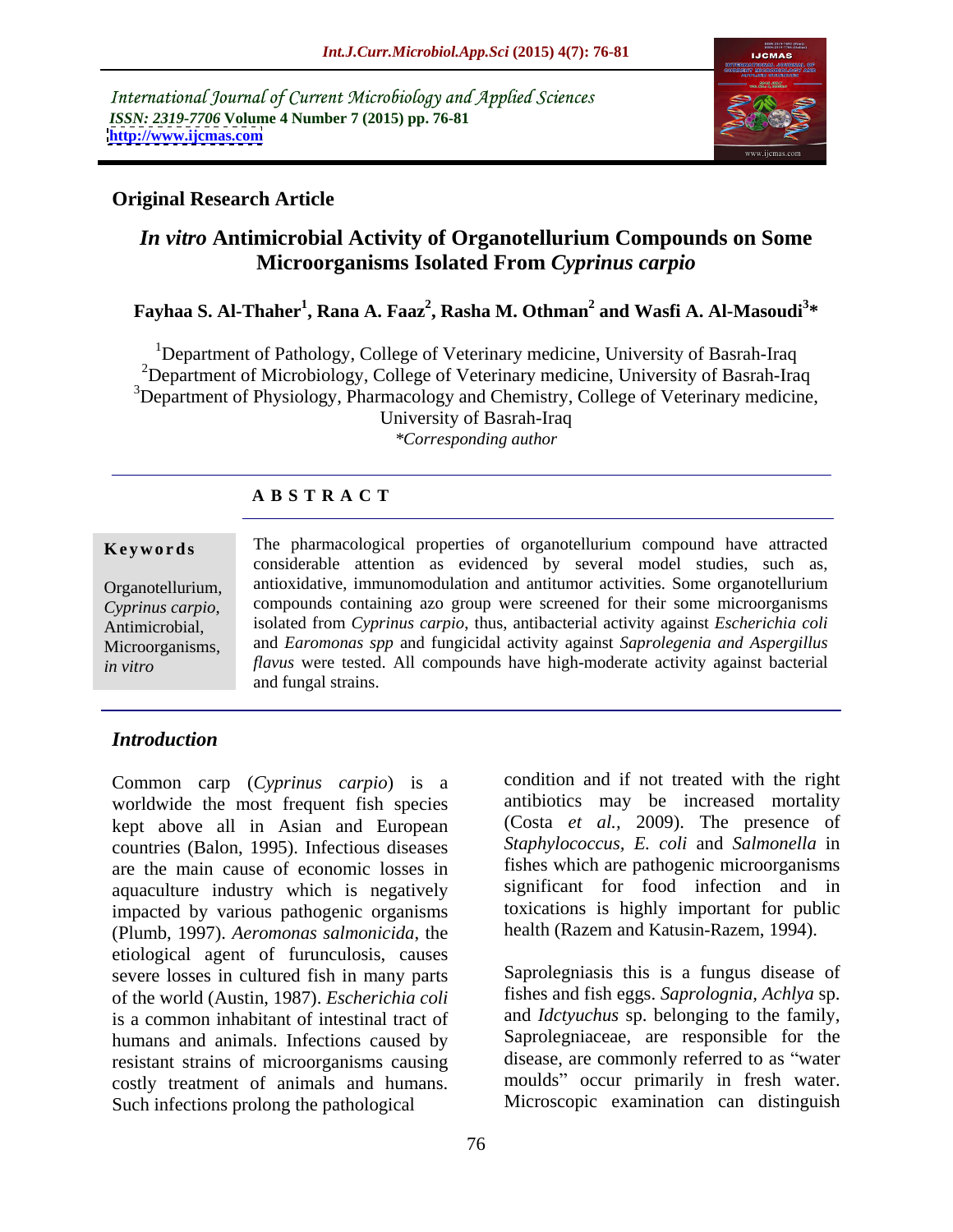substances in water, damages on skin, fins diffusion method. Recommended or gill and stress can create room for the

Infection caused by *Aspergillus* spp. has increased in the recent years in fresh water (30µg) for fungi. Petri plates containing 20 fish. Initially mycoses in fresh water fishes ml of Mueller Hinton Agar were used for all were reported due to zoosporic fungi, especially Oomycete fungi (Chauhan *et al.,* 2014). Many mould growth on foods stored *Saprolegenia* and *Aspergillus flavus* strains at low temperature is common and recurring were cultivated in Sabouraud dextrose agar. problem. Afla toxin production is favored by temperature of (20 to 25ºC) (Hassan and Aziz, 1998), it appears that there is a direct solution in DMSO of the test were placed on correlation between dietary afla toxin intake the Petri plates. A paper disc impregnated and the incidence of liver cancer (Hassan *et*  with dimethylsulfoxide (DMSO) was used *al.,* 2009). Tellurium was regarded a poison as negative control. The plates were for many years until non-toxic organo tellurium compounds with high biological 72 h for fungi at 28 °C. The inhibition zone activity were found (Nogueira*et al.,* 2004; diameters were measured in millimeters Tiekink, 2012; Wieslander *et al.,* 1998; Garberg *et al.*, 1999; Sredni *et al.*, 1987). microorganisms were isolated from fish in

more recent previously prepared by Al- Masoudi *et al.* (2015), as following structures were screened for their some microorganisms isolated from *Cyprinus* 

1997). with controls. The results from our

each other. Mal nutrition, presence of toxic antifungal activities were conducted by disk secondary invasion of fish tissue by water test samples in DMSO solvent was moulds (Eli *et al.*, 2011). The introduced in the respective method. diffusion method. Recommended concentration 50, 100 and 200  $\mu$ g/ml of the Antibiotic drugs Tetracycline (30 µg) was used as control for bacteria and Nystatin the bacteria tested.

Organotellurium compounds 1-4 which College of Veterinary medicine, University Sterile Whatman no.1 filter paper disks (6mm in diameter) impregnated with the incubated for 24 h in the case of bacteria and using a caliper vernia. All of pathology and central research laboratories, of Basrah-Iraq.

## **Results and Discussion**

*carpio*. The antimicrobial activity of the compounds **Experimental Experimental the all tested compounds, compounds 2 and Materials and Methods** microorganisms but compounds 1 and 3 The organotellurium compounds 1-4 were and have no activity against *Aeromonas*. On screened in vitro for their antibacterial the other hand the results of antifungal activity against two bacterial species activity of compounds 1 and 3 were shown include: *Escherichia coli* and *Aeromonas* low activity against *Saprolegenia* and spp and fungicidal activity against *Aspergillus flavus*, whereas the compounds *Saprolognia* and *Aspergillus flavus* using the 2 and 4 were revealed high antifungal disc-agar diffusion technique (Wayne, activity against the tested fungi in compare Muller Hinton agar was used as culture organotellurium compounds possess in vitro media for antibacterial activity. The antimicrobial activity against differentwas evaluated as shown in table 1. Among 4 shows best results against all were revealed low activity against *E. coli* with controls. The results from our experiment confirm that some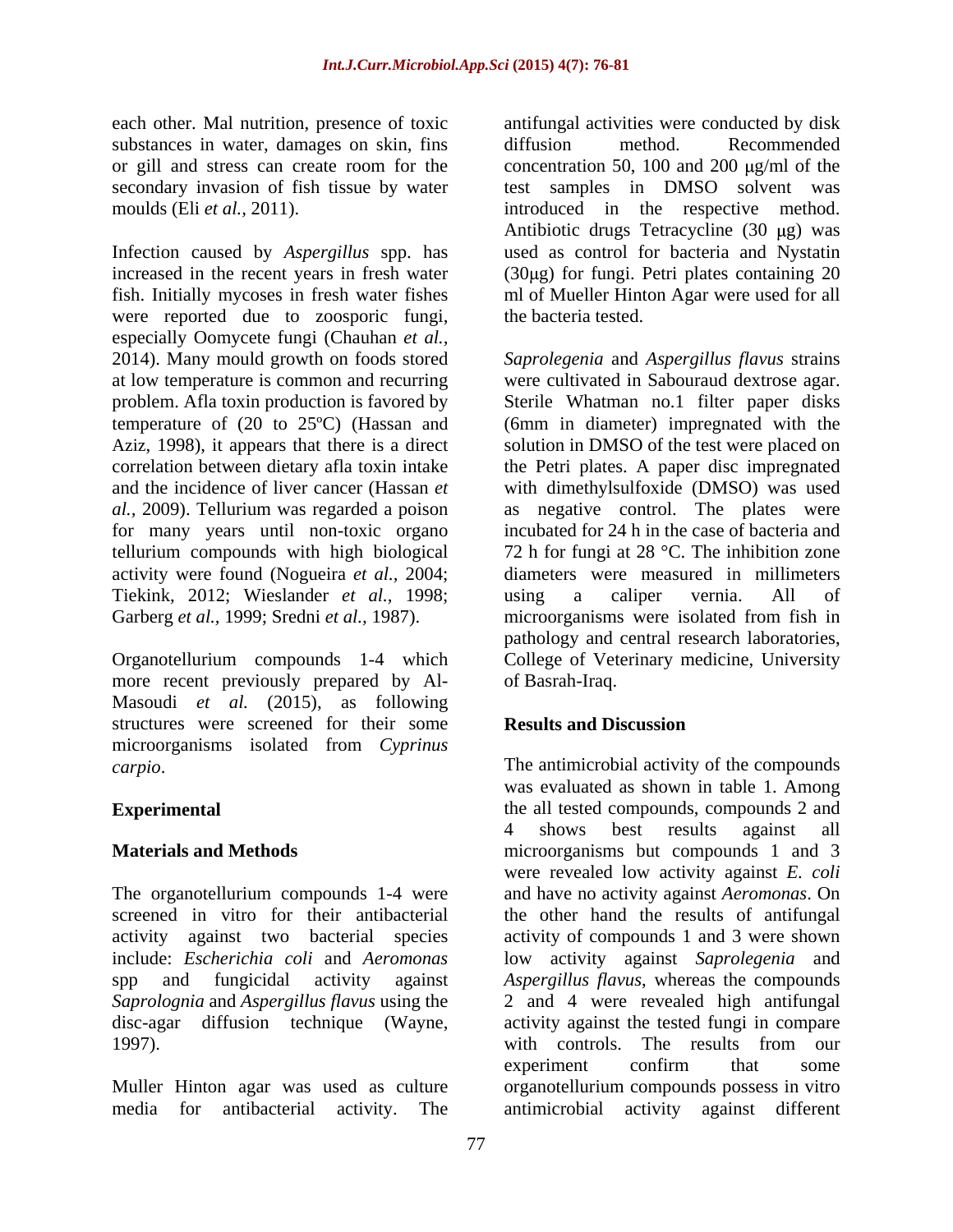### *Int.J.Curr.Microbiol.App.Sci* **(2015) 4(7): 76-81**

Therefore, further in vivo studies are needed for investigate their toxicity of

pathogenic bacterial strains (Fig. 2). organotellurium compounds against living systems.

**Table.1** Antimicrobial activity of some organotellurium compounds

|                  | Compound                      |       | Compound 2 |  |     |                      | Compound 3   |        |                 | Combound       |                                         |                  | <b>Standard</b> |            |
|------------------|-------------------------------|-------|------------|--|-----|----------------------|--------------|--------|-----------------|----------------|-----------------------------------------|------------------|-----------------|------------|
| Microorganis     | $50^{\circ}$<br>$\cup$ $\cup$ | 100   | 200<br>ZUU |  | 100 | 200<br>$\sim$ $\sim$ | $50^{\circ}$ | 100    | 20<br>$\sim$ 00 | -50<br>$\cup$  | 100                                     | 200<br>$\sim$ 00 |                 | <b>Nys</b> |
|                  | µg/ml                         | ug/m' | $\mu$ g/n  |  |     | .                    |              | ug/ ml | $\pm 0.00$ m    | $\mu$ g<br>. - |                                         |                  | $\sim$          |            |
|                  |                               |       |            |  |     |                      |              |        |                 |                |                                         |                  | $\overline{11}$ |            |
| E. coli          |                               |       |            |  |     |                      |              |        |                 |                |                                         |                  |                 |            |
| <b>Aeromonas</b> |                               |       |            |  |     |                      |              |        |                 |                | ⊥                                       |                  |                 |            |
| Saprolegenia     |                               |       |            |  |     |                      |              |        |                 |                |                                         |                  |                 |            |
| A.flavus         |                               |       |            |  |     | $\sim$ $\sim$        |              |        |                 | $1^{\circ}$    | $\Delta$ <sup><math>\alpha</math></sup> | $\sim$           |                 |            |

### Diameter of inhibition zone in mm for different microbial species

**Figure.1** Chemical structures of some organotellurium compounds



Fig.2 The antimicrobial activity of some organotellurium compounds, A=tested compounds with *E. coli*, B= tested compounds with *Aeromonas*, C= tested compound with Saprolegenia, D= tested compound with *A. flavus*

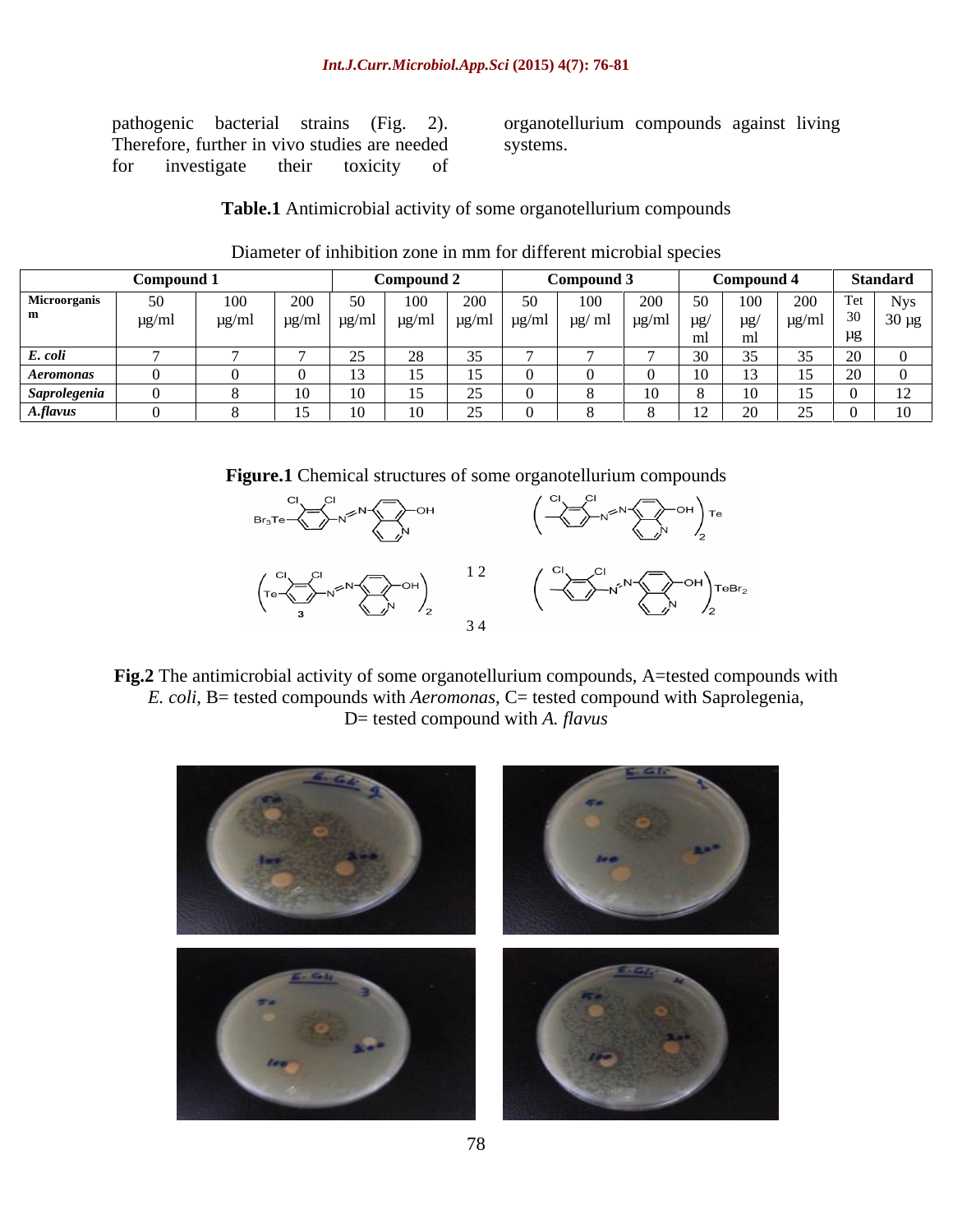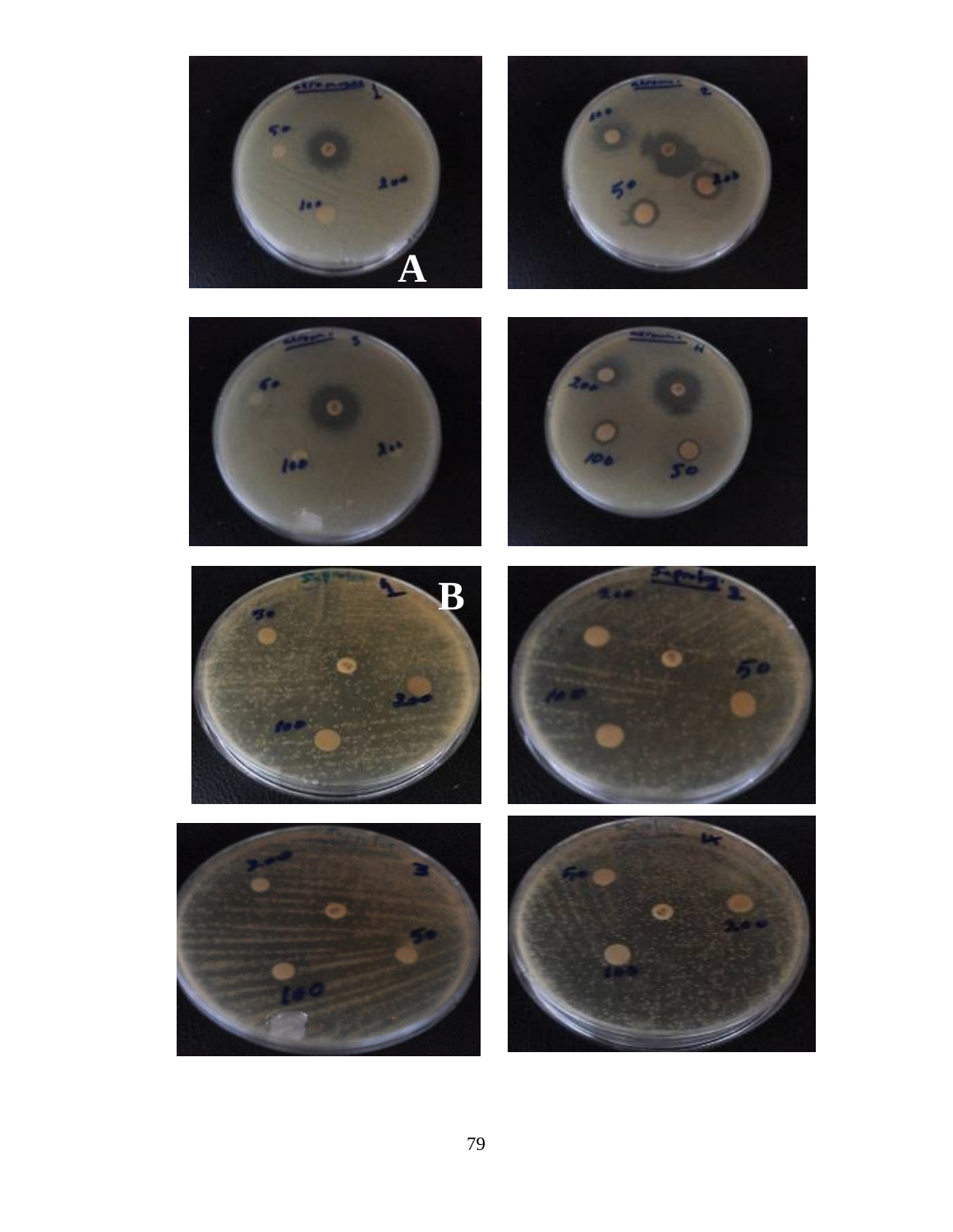

**Fig.3** Antimicrobial effect of some organotellurium compounds on microorganisms isolated from *Cyprinus carpio* anotellurium compounds on microorganisms



### **Acknowledgements**

The authors are grateful to Departments of Al-Masoudi, W.A., Rafid H. Al-Asadi, Rasha Physiology and Microbiology, College of Veterinary Medicine, Al-Basrah University-

### **References**

Iraq for providing the facilities. computational and modeling studies of M. Othman, Najim A. Al-Masoudi 2015. Synthesis, antimicrobial activity, some new organotellurium compounds